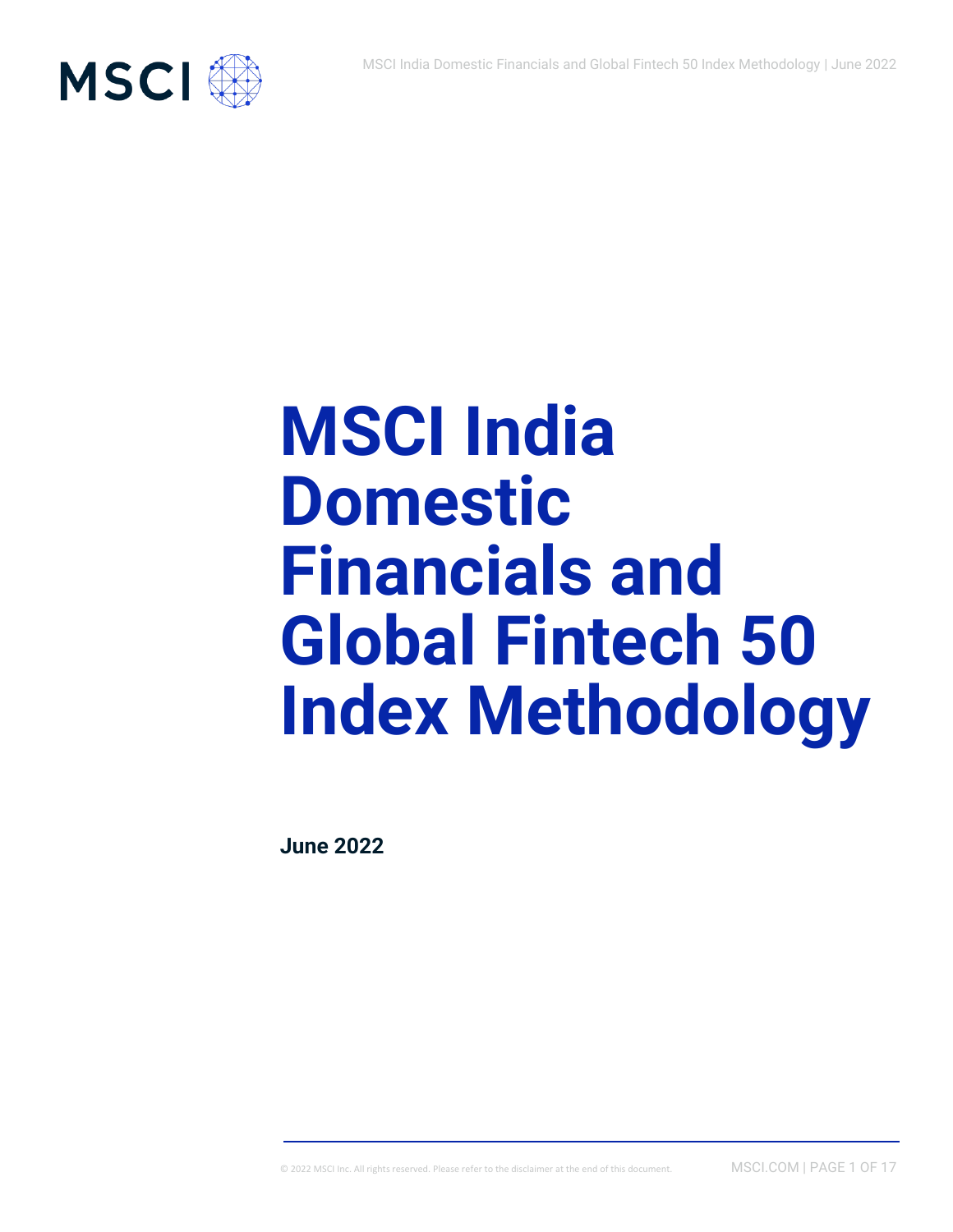

| <b>Contents</b> | 1                                                                                    |
|-----------------|--------------------------------------------------------------------------------------|
|                 | <b>Constructing the MSCI India Domestic Financials &amp; Global</b><br>$\mathcal{P}$ |
|                 | Constructing the MSCI India Domestic IMI Financials Select<br>2.1                    |
|                 | Constructing the MSCI US Listed Global Fintech Select<br>2.2                         |
|                 | 2.3                                                                                  |
|                 | 2.4                                                                                  |
|                 | Maintaining the MSCI India Domestic Financials and Global<br>3                       |
|                 |                                                                                      |
|                 | 3.1                                                                                  |
|                 | 3.2                                                                                  |
|                 | 3.3                                                                                  |
|                 | 3.4                                                                                  |
|                 | Appendix I: Determining the Weight of the Constituents in the                        |
|                 | Appendix II: Thematic Relevance Score Calculation 13                                 |
|                 | The set of relevant words and phrases used for constituent selection.13              |
|                 | Company level data used for assessing company exposure13                             |
|                 |                                                                                      |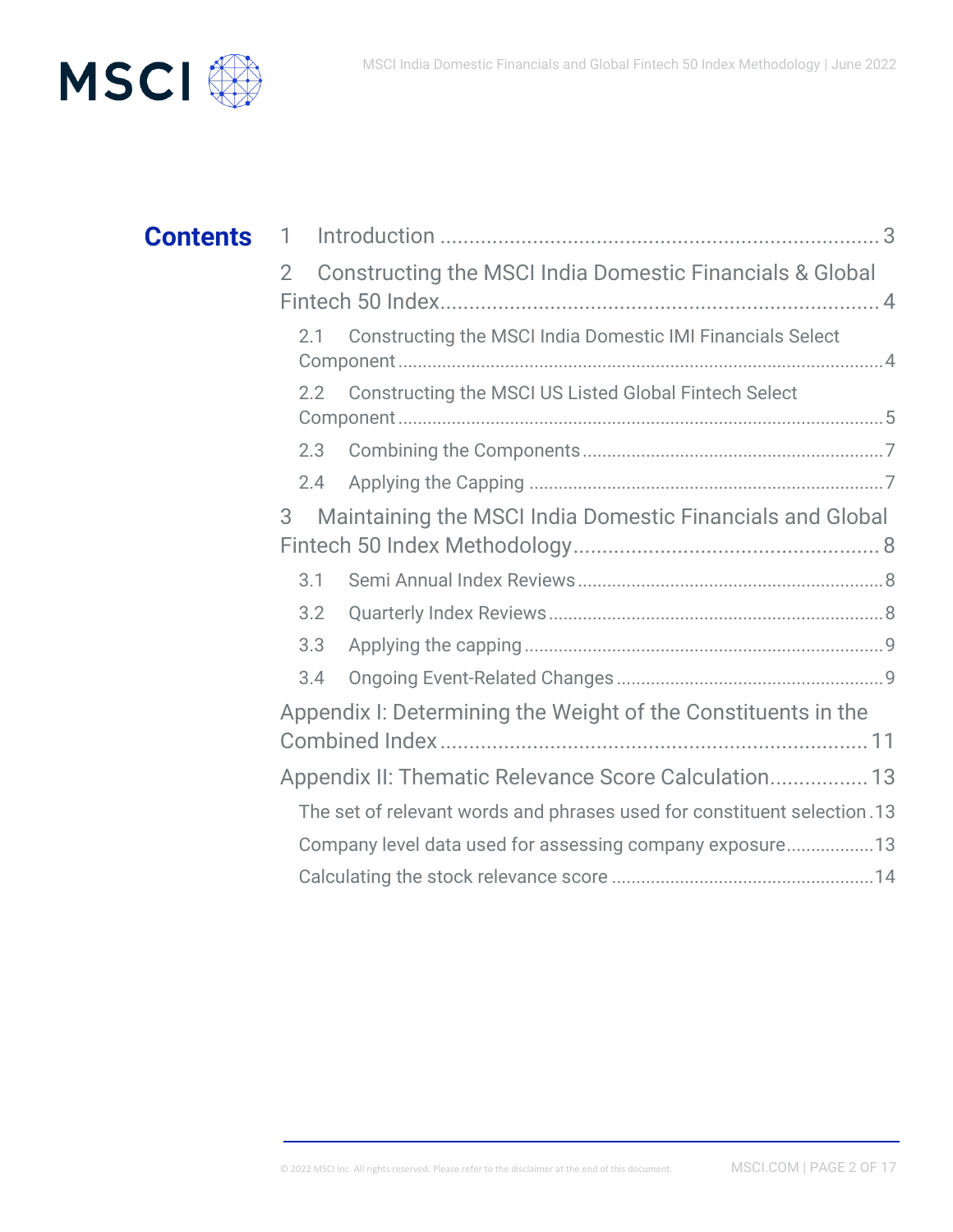

# **1 Introduction**

The MSCI India Domestic Financials and Global Fintech 50 Index (the "Index") aims to represent the performance of the securities from MSCI India Domestic IMI, as well as US listed securities of the companies in the MSCI ACWI IMI Index selected as below:

- The 30 largest securities from MSCI India Domestic Financials IMI which pass a set of filters
- The 20 largest US listed securities associated with the development of new products and services as a result of technological innovation in the financial sector from MSCI ACWI IMI.

Additionally, capping is applied as per the MSCI Capped Indexes Methodology<sup>1</sup> to reduce concentration in the Index.

<sup>1</sup> For more details, please refer to the MSCI Capped Index Methodology a[t https://www.msci.com/index-methodology.](https://www.msci.com/index-methodology)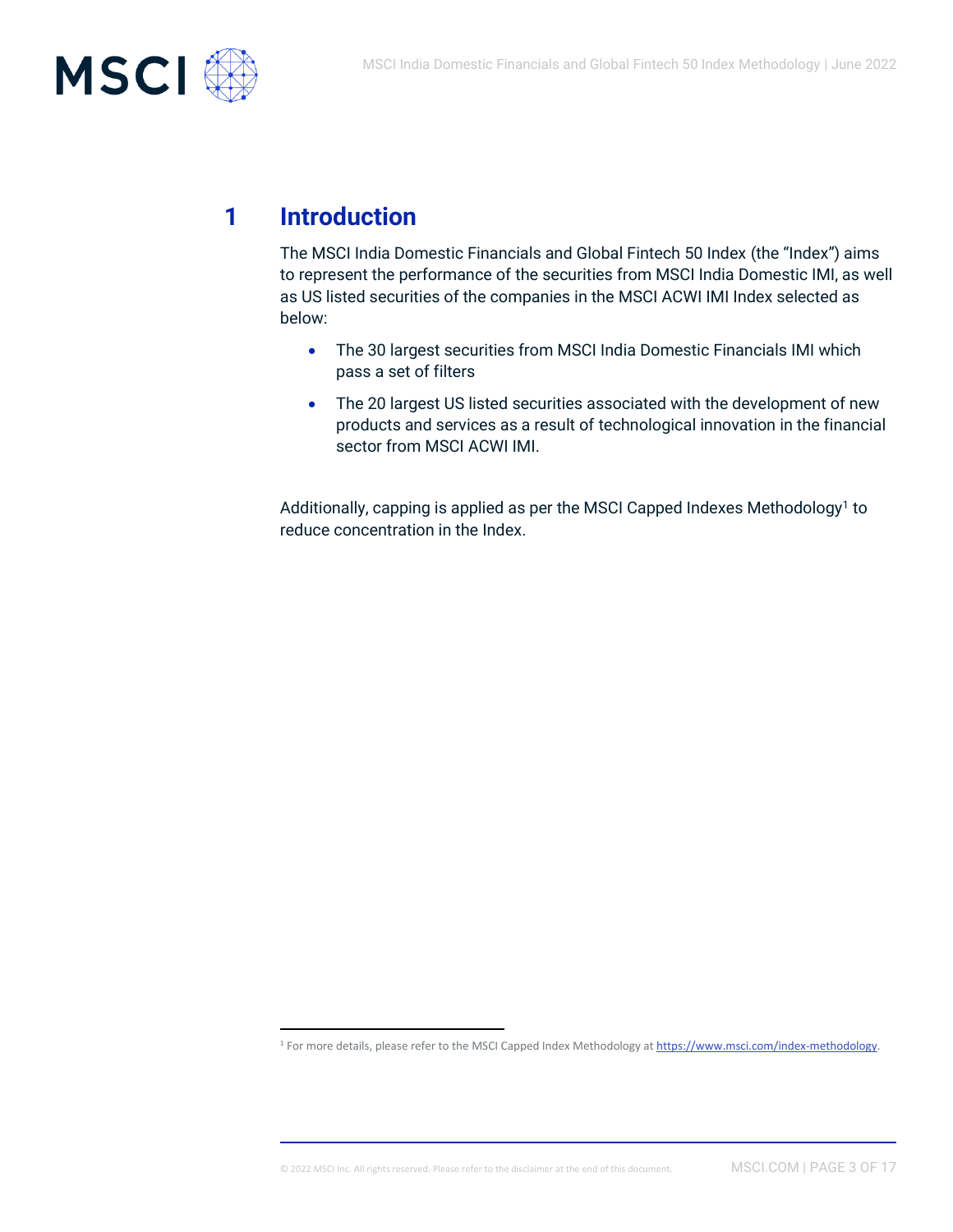

# **2 Constructing the MSCI India Domestic Financials & Global Fintech 50 Index**

MSCI India Domestic Financials & Global Fintech 50 Index is constructed in following steps:

- Constructing the MSCI India Domestic IMI Financials Select Component
- Constructing the MSCI US listed Global Fintech Select Component
- Combining the Components
- Applying the Capping

## 2.1 CONSTRUCTING THE MSCI INDIA DOMESTIC IMI FINANCIALS SELECT COMPONENT

The MSCI India Domestic IMI Financials Select Component is constructed in following steps:

- Identifying the applicable universe
- Applying liquidity filter
- Applying the mean impact cost filter
- Selecting securities with largest market cap
- Security Weighting

#### **2.1.1 IDENTIFYING THE APPLICABLE UNIVERSE**

The applicable universe for the India component is the MSCI India Domestic Financials IMI Index<sup>2</sup>.

#### **2.1.2 APPLYING LIQUIDITY FILTER**

Securities with a 6-month Frequency of Trading<sup>3</sup> equal to or greater than 80% are eligible for index inclusion.

<sup>&</sup>lt;sup>2</sup> Prior to September 2016, GICS® Industry Group Real Estate is excluded from the applicable universe with the exception of GICS® Subindustry Mortgage REITs

<sup>&</sup>lt;sup>3</sup> For more details on the Frequency of Trading, please refer to the MSCI Global Investable Market Indexes Methodology a[t https://www.msci.com/index-methodology](https://www.msci.com/index-methodology)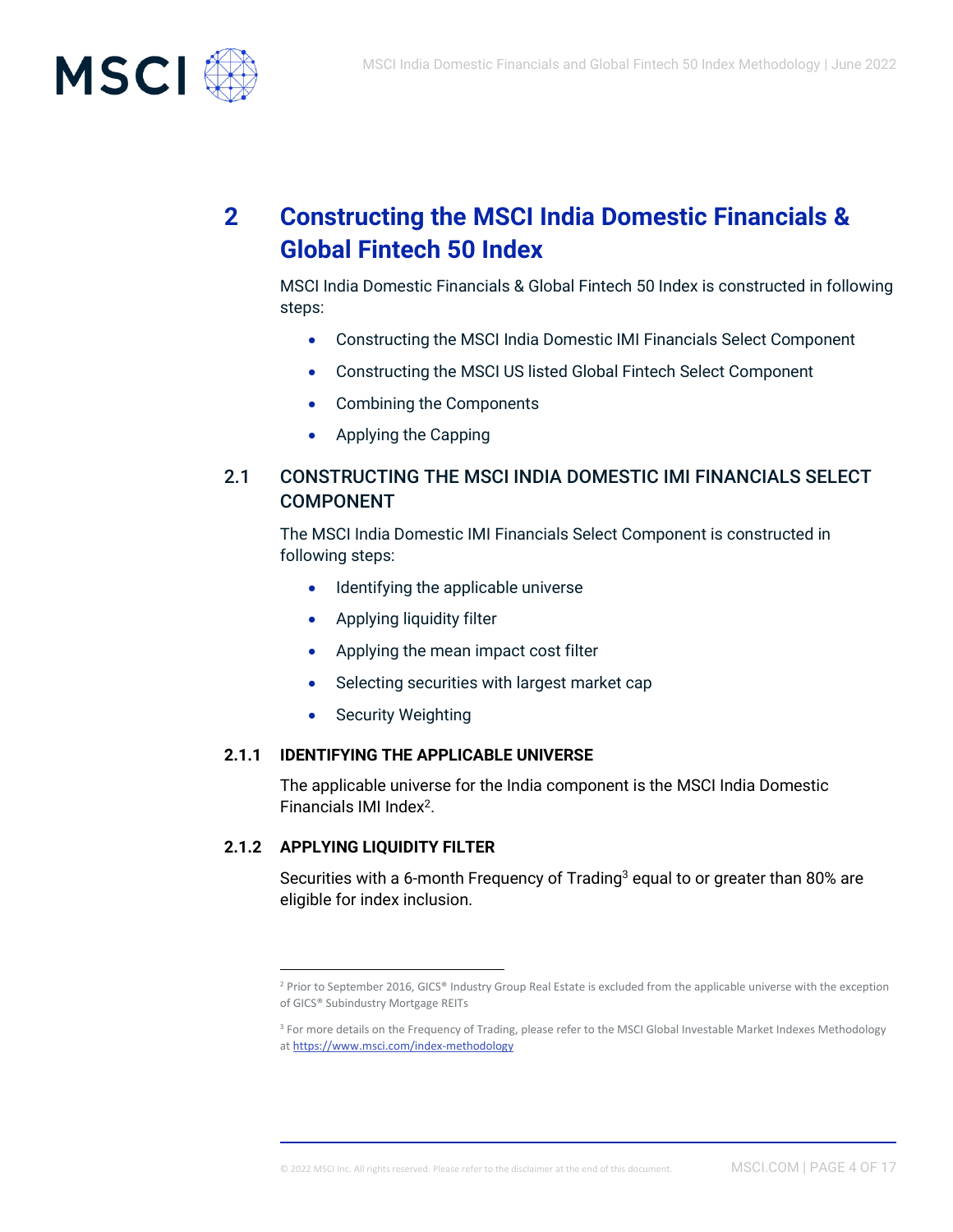

#### **2.1.3 APPLYING THE MEAN IMPACT COST FILTER**

Securities with a mean impact cost<sup>4</sup> equal to or less than 1% over the previous 6 months are eligible for inclusion in the Index.

#### **2.1.4 SELECTING SECURITIES WITH LARGEST MARKET CAP**

All the remaining eligible securities are ranked based on their domestic free float adjusted full market capitalization and the top 30 securities are selected.

If the number of securities in the eligible universe is below 30, all the securities in the universe are selected for inclusion in the index.

#### **2.1.5 SECURITY WEIGHTING**

Selected securities are then weighted according to their domestic free float-adjusted market capitalization.

## 2.2 CONSTRUCTING THE MSCI US LISTED GLOBAL FINTECH SELECT COMPONENT

The MSCI US Listed Global Fintech Select component is constructed in following steps:

- Identifying the applicable universe
- Constructing the eligible universe
- Applying the US exchange and sector filters
- Selecting securities with largest market cap
- Security weighting

#### **2.2.1 IDENTIFYING THE APPLICABLE UNIVERSE**

The Applicable Universe is comprised of companies which are assessed to have high exposure to business activities such as –

- Digital or Mobile payments
- Digital payments infrastructure
- Online tax and loan platforms

<sup>4</sup> For more details on the mean impact cost, please refer to the mean impact cost description at [https://www.bseindia.com/markets/equity/EQReports/impact\\_cost.htm](https://www.bseindia.com/markets/equity/EQReports/impact_cost.htm)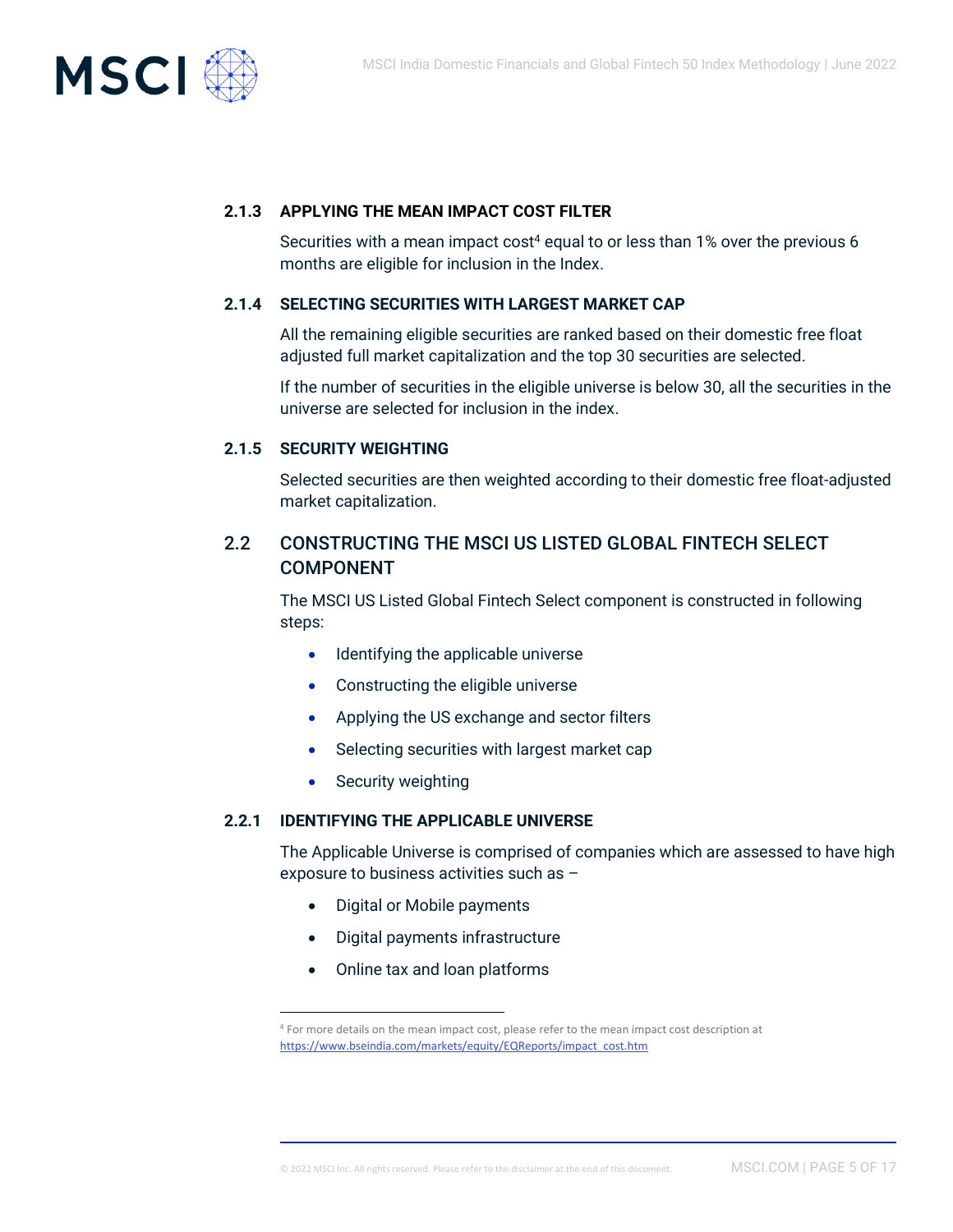

• Fintech and credit platforms.

Please refer to Appendix 2 for details on calculation of relevance score.

#### **2.2.2 CONSTRUCTING THE ELIGIBLE UNIVERSE**

Securities with a relevance score below 60% are excluded from the eligible universe.

#### **2.2.3 APPLYING THE US EXCHANGE AND SECTOR FILTERS**

Securities listed on US exchanges, which are classified in the Information Technology, Financials, and Industrials GICS®<sup>5</sup> Sectors are eligible for selection in the final universe.

#### **2.2.4 SELECTING SECURITIES WITH LARGEST MARKET CAP**

All the remaining eligible securities are ranked based on their free float adjusted market capitalization and the top 20 securities are selected.

If the number of securities in the eligible universe is below 20, all the securities in the universe are selected for inclusion in the index.

#### **2.2.5 SECURITY WEIGHTING**

Selected securities are then equal weighted.

<sup>5</sup> GICS, the Global Industry Classification Standard jointly developed by MSCI and S&P Global.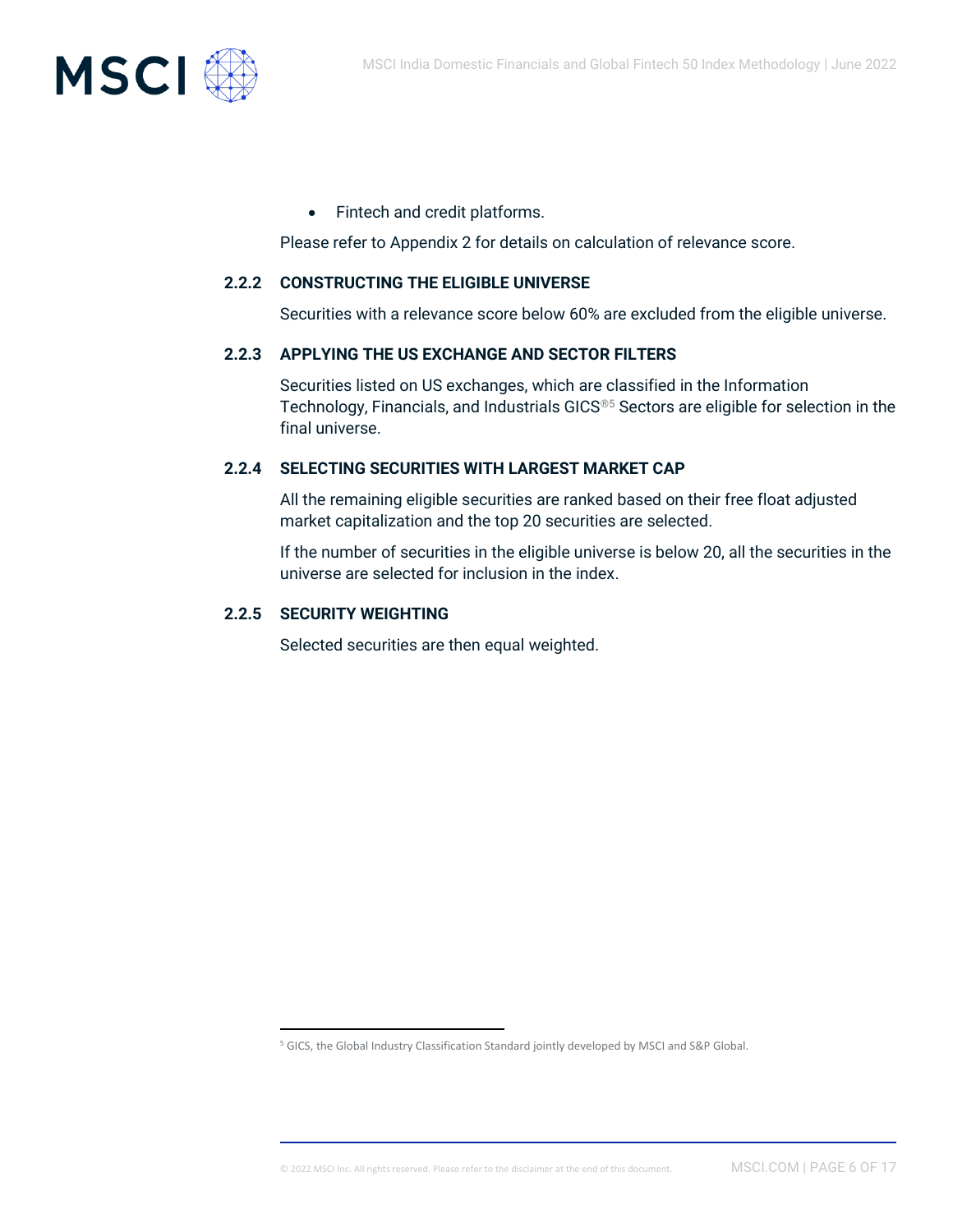

# 2.3 COMBINING THE COMPONENTS

The MSCI India Domestic Financials and Global Fintech 50 Index Methodology is constructed by combining the two component indexes in the below weighted proportions. The weight of the securities in the combined index are calculated as described in the Appendix I. In between the index reviews, the weights of securities fluctuate according to the market movements:

| <b>Component</b>                                                        | <b>Component Name</b>                                                | <b>Component Weight</b> |
|-------------------------------------------------------------------------|----------------------------------------------------------------------|-------------------------|
| Component 1                                                             | <b>MSCI India Domestic IMI Financials</b><br><b>Select Component</b> | 70%                     |
| <b>MSCI US Listed Global Fintech Select</b><br>Component 2<br>Component |                                                                      | 30%                     |

## 2.4 APPLYING THE CAPPING

The maximum weight of the securities in the Index is capped at 20% as per the MSCI Capped Indexes Methodology.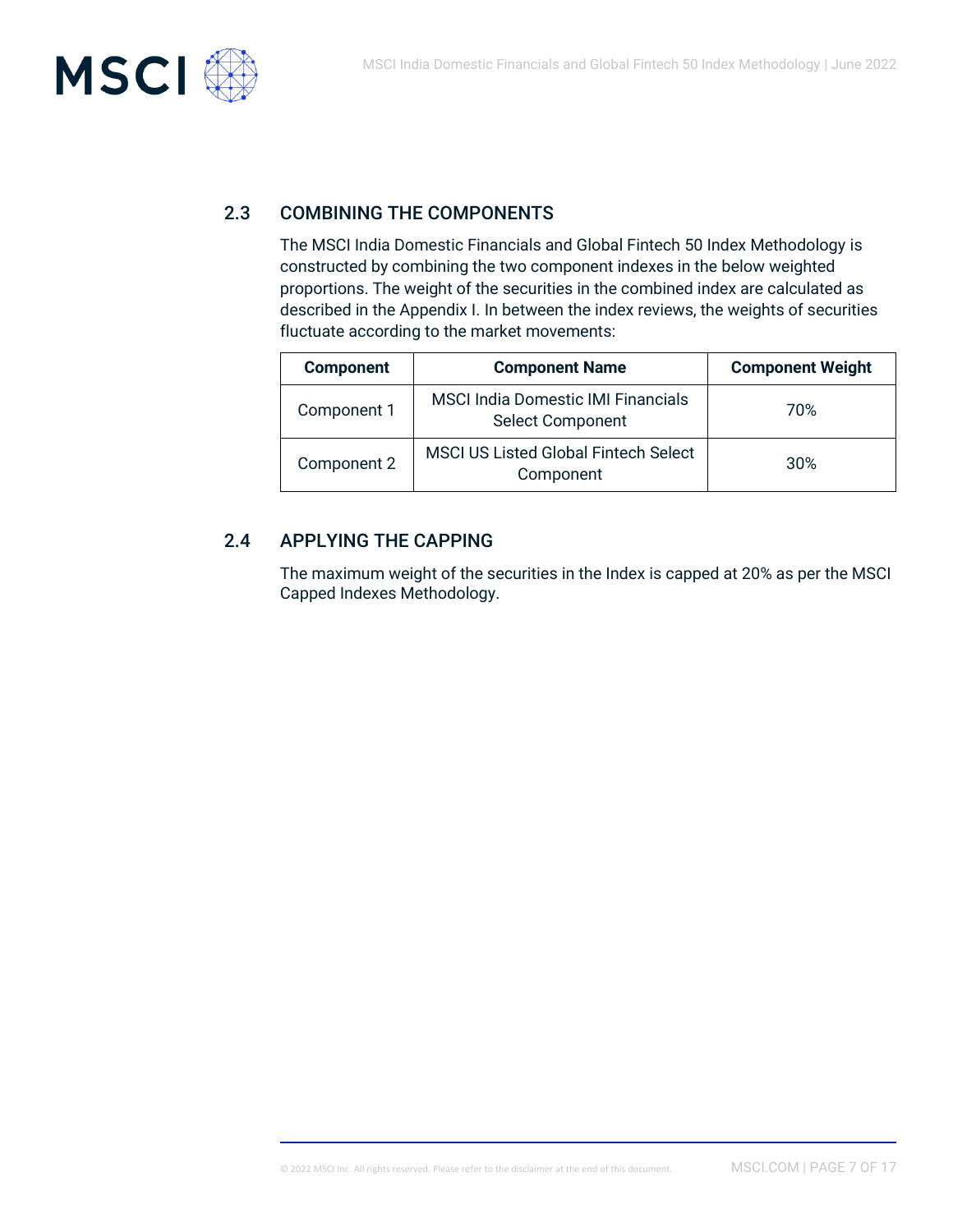

# **3 Maintaining the MSCI India Domestic Financials and Global Fintech 50 Index Methodology**

## 3.1 SEMI ANNUAL INDEX REVIEWS

The MSCI India Domestic Financials and Global Fintech 50 Index is rebalanced using the rules defined in Section 2 on a semiannual basis effective at the open of the last business day of June, and December.

The pro forma Index is, in general, announced nine business days before the effective date.

In general, MSCI uses the company business segment names, business description and revenue data as of the rebalancing date for the Semi-Annual Index Review.

#### **3.1.1 BUFFER RULES**

To reduce index turnover and enhance index stability, buffer rules are applied while selecting top securities based on market capitalization for the MSCI India Domestic IMI Financials Select Component. For example, a buffer of 20% is applied while selecting 30 securities in the MSCI India Domestic IMI Financials Select Component. Eligible securities with a market capitalization rank at or above 24 are added to the MSCI India Domestic IMI Financials Select Component on a priority basis. The existing constituents that have a rank between 25 and 36 are then successively added until the number of securities reaches 30. If the number of securities is below 30 after this step, the remaining eligible securities with highest rank are added until the number of securities in the component reaches 30.

# 3.2 QUARTERLY INDEX REVIEWS

The MSCI India Domestic Financials and Global Fintech 50 Index is also reviewed on a quarterly basis, effective at the open of the last business day of March, and September.

For the MSCI India Domestic IMI Financials Select Component, the mean impact cost filter as detailed in the Section 2.1.3 and the security capping are applied.

For the MSCI US Listed Global Fintech Select Component, the weight of the current securities in the index is reset to equal weight. The weight of this component is reset to 30% of the final index weight.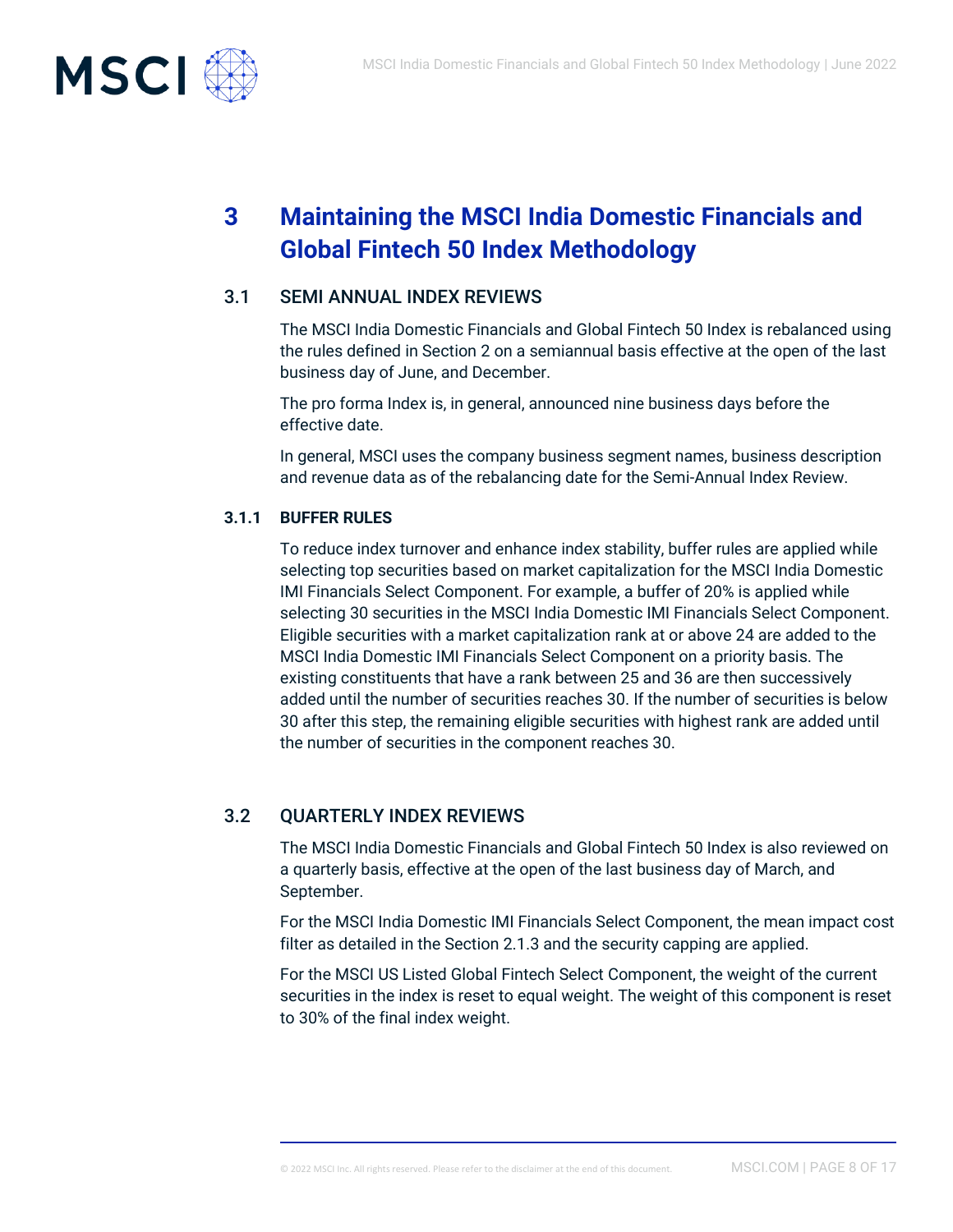

## 3.3 APPLYING THE CAPPING

Weight of the MSCI US Listed Global Fintech Select component in the Index is checked at the open of the last business day of each month and is capped at 32.3% if it is more than 34%.

#### 3.4 ONGOING EVENT-RELATED CHANGES

The following section briefly describes the treatment of common corporate events within the MSCI India Domestic Financials and Global Fintech 50 Index.

No new securities will be added (except where noted below) to the indexes between Index Reviews. For cases where additions are noted below, securities will be added to the indexes only if added to the Parent Index. Parent Index deletions will be reflected simultaneously.

| <b>EVENT TYPE</b>                 | <b>EVENT DETAILS</b>                                                                                                                                                                                                  |
|-----------------------------------|-----------------------------------------------------------------------------------------------------------------------------------------------------------------------------------------------------------------------|
| New additions to the Parent Index | A new security added to the Parent Index<br>(such as IPO and other early inclusions), will<br>not be added to the index.                                                                                              |
| <b>Spin-Offs</b>                  | All securities created as a result of the spin-<br>off of an existing index constituent will be<br>added to the index at the time of event<br>implementation.                                                         |
| <b>Merger/Acquisition</b>         | For Mergers and Acquisitions, the acquirer's<br>post event weight will account for the<br>proportionate amount of shares involved in<br>deal consideration, while cash proceeds will<br>be invested across the index. |
|                                   | If an existing Index constituent is acquired by<br>a non-Index constituent, the existing<br>constituent will be deleted from the index and<br>the acquiring non-constituent will not be<br>added to the index.        |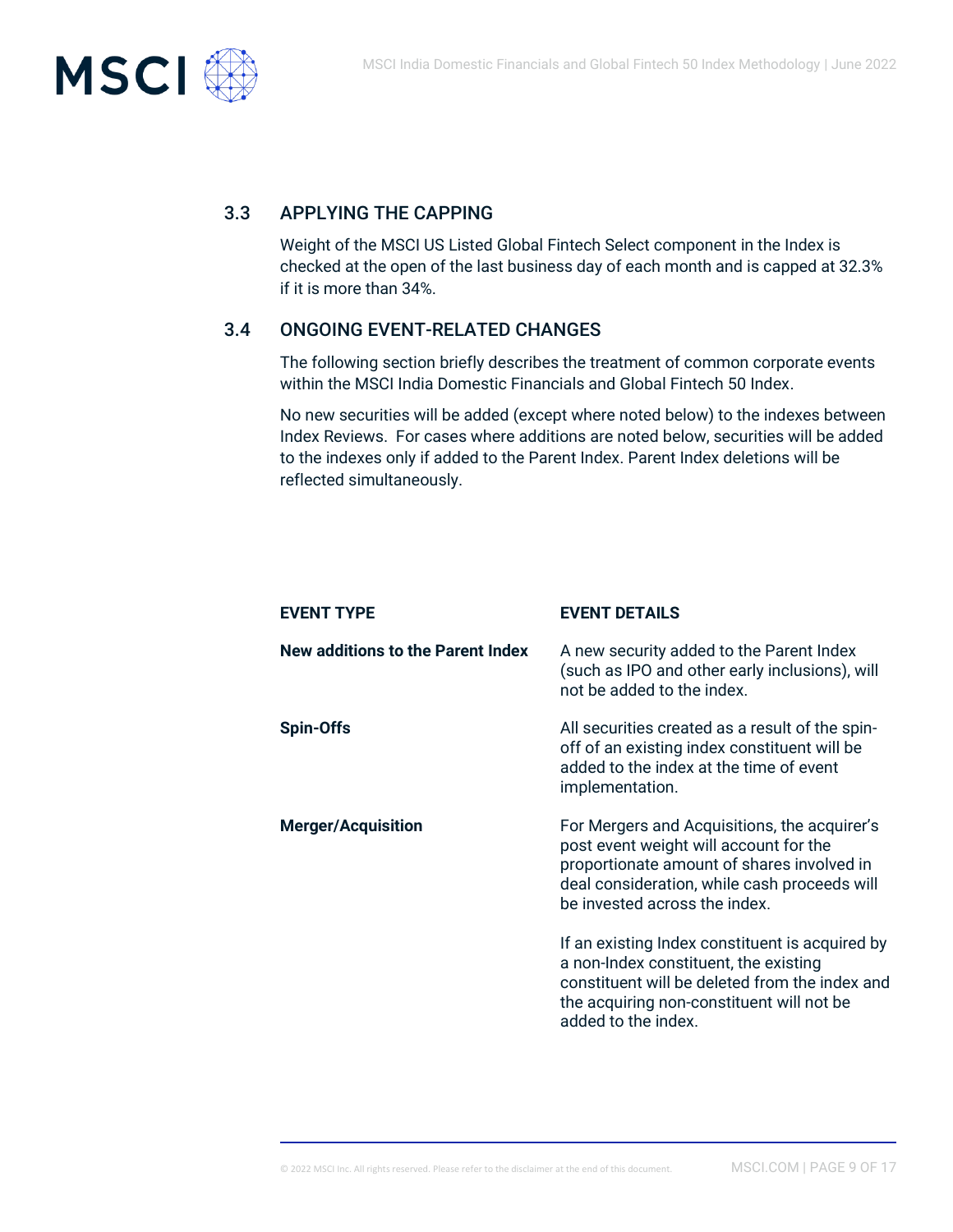

## **Changes in Security Characteristics** A security will continue to be an index

constituent if there are changes in characteristics (country, sector, size segment, etc.). Reevaluation for continued inclusion in the index will occur at the subsequent Index Review.

Further detail and illustration regarding specific treatment of corporate events relevant to this index can be found in the MSCI Corporate Events Methodology book. The MSCI Corporate Events methodology book is available at: <https://www.msci.com/index-methodology>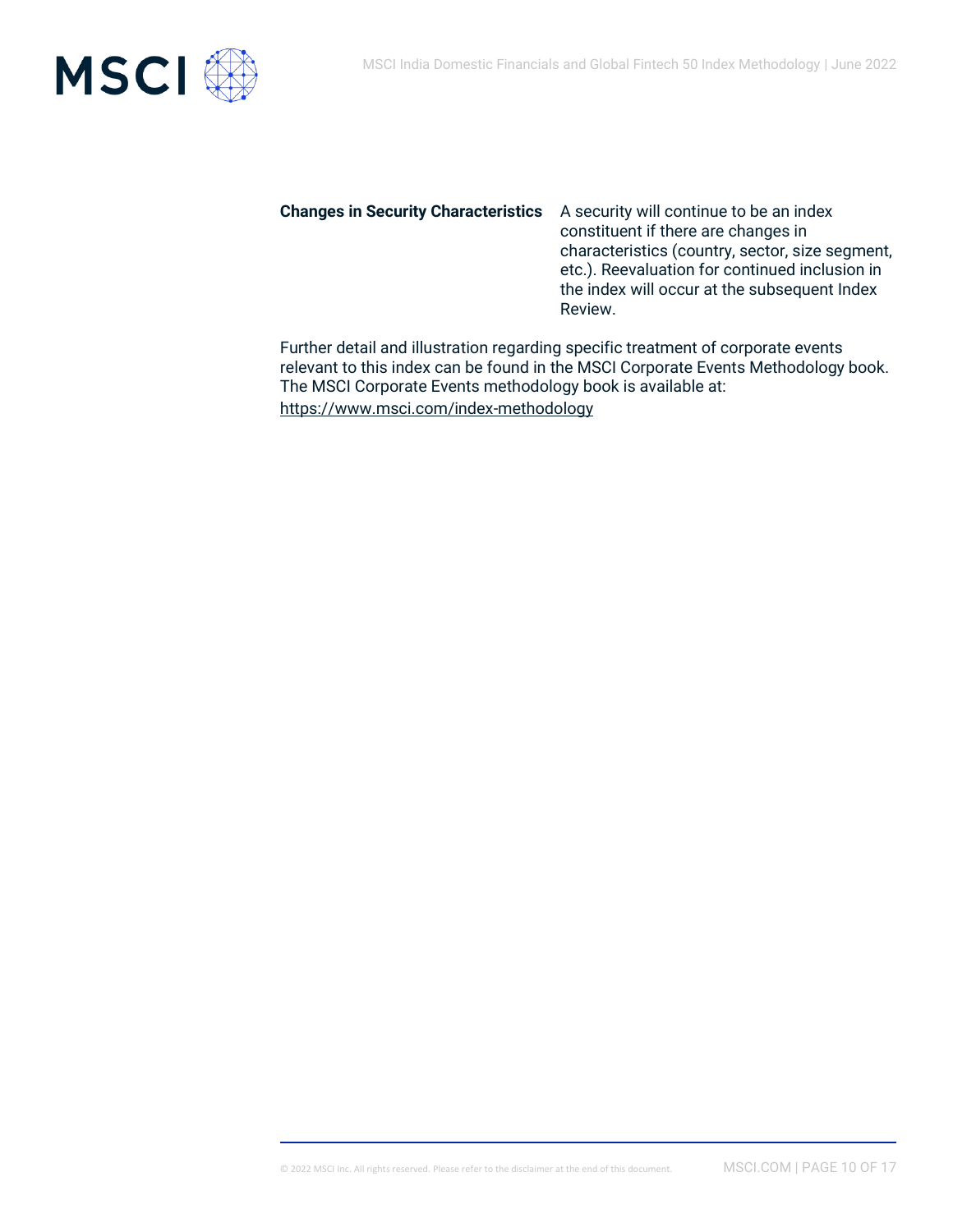

# **Appendix I: Determining the Weight of the Constituents in the Combined Index**

At each rebalance, the weight of each of the securities in the combined Index is determined based upon:

- the security's weight in each underlying Component;
- the weight of each underlying Component in the Index.

Security weights can be calculated as follows:

$$
W^{CI}_{Sec_i} = \sum_{C_j} W^{CI}_{C_j} \times W^{C_j}_{Sec_i}
$$

Where:

- $\bullet$  W $_{\rm Sec_i}^{\rm CI}$  is the weight of security Sec $_{\rm i}$  in the Index
- $\bullet$   $\quad$  W $_{C_{j}}^{CI}$  is the target weight of the Component Index  $C_{j}$  in the Index
- $\bullet$   $\quad$   $\rm W^{C_j}_{\rm Sec_i}$  is the weight of security Sec<sub>i</sub> in the Component Index  $\rm C_j$

For the ongoing maintenance of the Index, a Component Constraint Factor and a Full Market Cap Adjustment Factor is calculated for each Component and the Index constituent respectively, as described below.

#### **Calculation of the Component Constraint Factor**

The Component Index Constraint Factor is calculated for each Component Index as follows:

$$
CCF_{C_j}^{CI} = \frac{W_{C_j}^{CI}}{\sqrt{\frac{IndexMacp_{C_j}}{\sum_{C_j}IndexMacp_{C_j}}}}
$$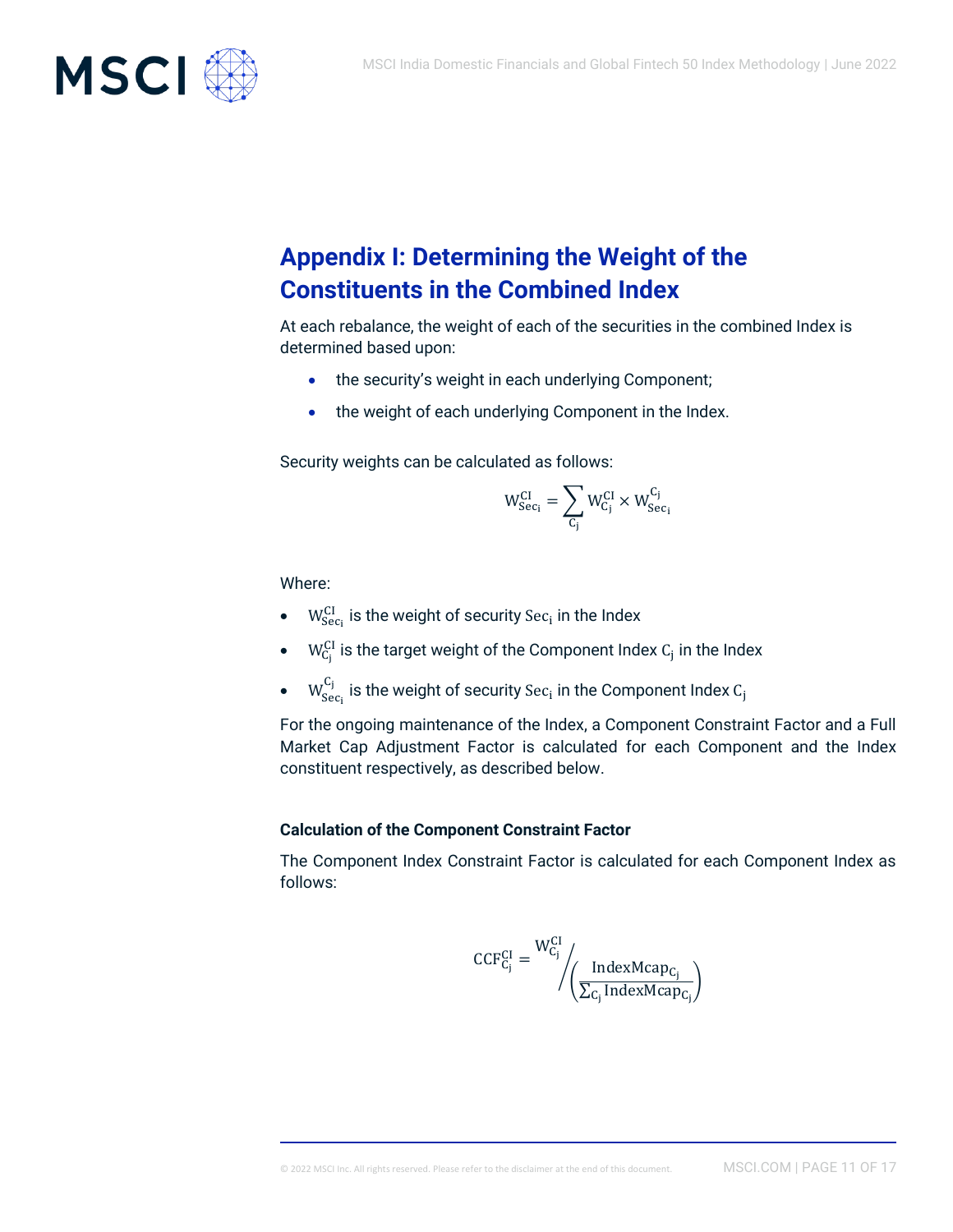

#### Where:

- $\bullet$   $\phantom{i}$  CCF $_{G_{\rm j}}^{\rm CI}$  is the Component Index Constraint Factor of the Component Index  $G_{\rm j}$
- IndexMcap $_{C_j}$  is the index market capitalization of the Component Index  $C_j$

#### **Calculation of the Security Full Market Cap Adjustment Factor**

The Full Market Cap Adjustment Factor for each security in the Composite Index is then calculated as follows:

$$
\text{FMCAF}^{\text{CI}}_{\text{Sec}_i} = \sum_{C_j} \text{CCF}^{\text{CI}}_{C_j} \times \text{FMCAF}^{\text{C}_j}_{\text{Sec}_i}
$$

Where:

- FMCA $F_{\text{Sec}_1}^{\text{CI}}$  is the Full Market Cap Adjustment Factor of security Se $c_i$  in the Composite Index
- FMCA $F^{C_j}_{\rm sec_i}$  is the Full Market Cap Adjustment Factor of security Se $c_i$  in the Component Index C<sub>i</sub>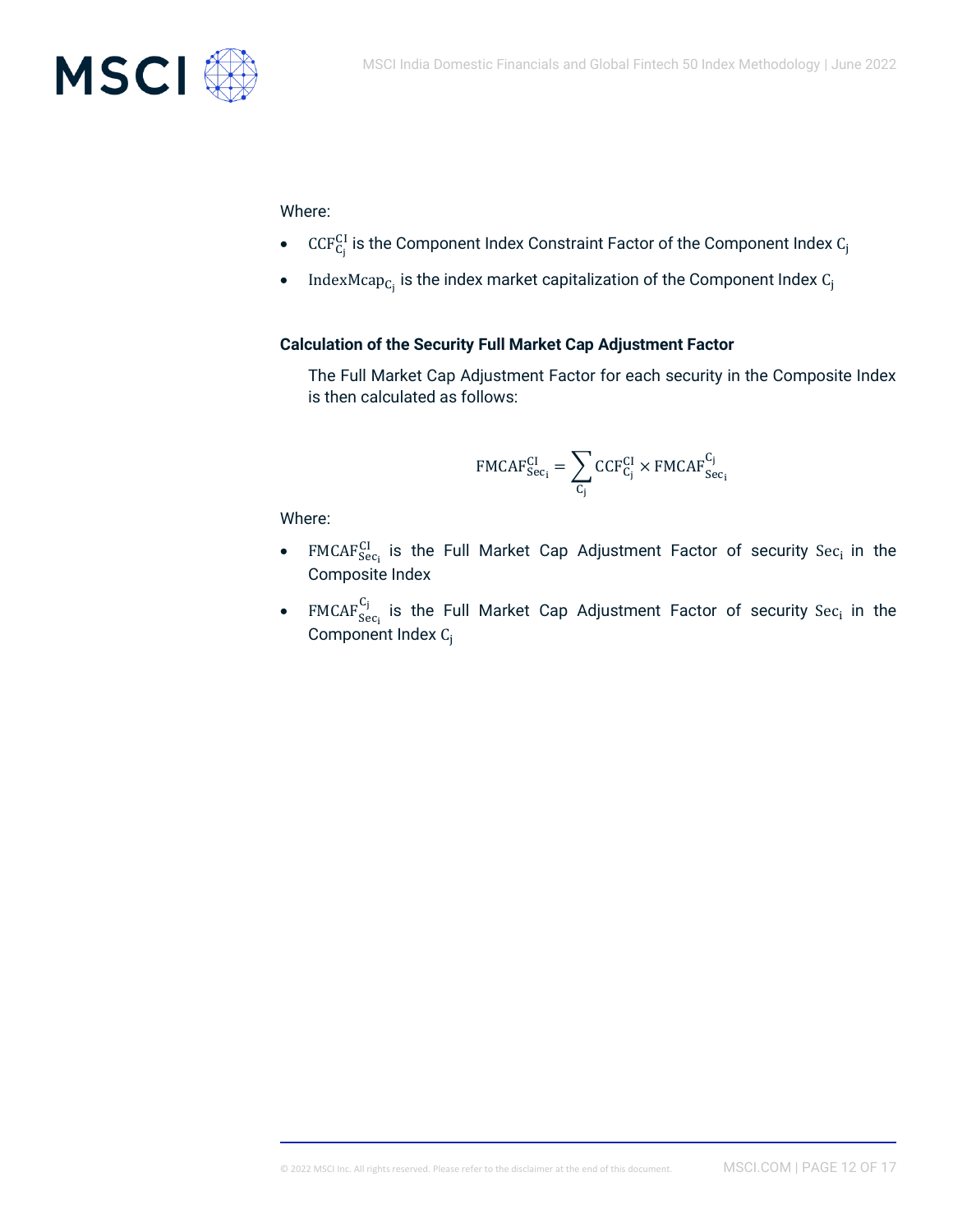

# **Appendix II: Thematic Relevance Score Calculation**

# The set of relevant words and phrases<sup>6</sup> used for constituent selection

MSCI uses a broad set of relevant words and phrases derived from the Index objective which are important to describing the products and services of companies engaged in the business activities for each component in section 2.1.

# Company level data used for assessing company exposure

The following data is used at the company level:

- Business segment information from company annual reports and vendor data sources: business segment names, assigned SIC codes<sup>7</sup> and related revenue.
- An English language summary description of the company's business activities from public sources is used.

#### Selection on business segments

Company identified business segment names are compared against the set of relevant words. Companies from the Parent Index which include at least one relevant word in their business segment names are included in the eligible universe.

#### Selection on company's summary description

The company's summary business description is compared against the set of relevant words. Companies from the Parent Index which include at least two distinct relevant words in their summary description are included in the eligible universe.

<sup>&</sup>lt;sup>6</sup> For more details on the steps followed to generate the set of relevant words and phrases, please refer to <https://www.msci.com/www/research-paper/indexing-change-understanding/01647260939>

<sup>7</sup> Company's business segments are assigned with a specific SIC (Standard Industry Classification) description for products and services, used by official agencies within the US government. These descriptions provide additional information on the nature of the segment.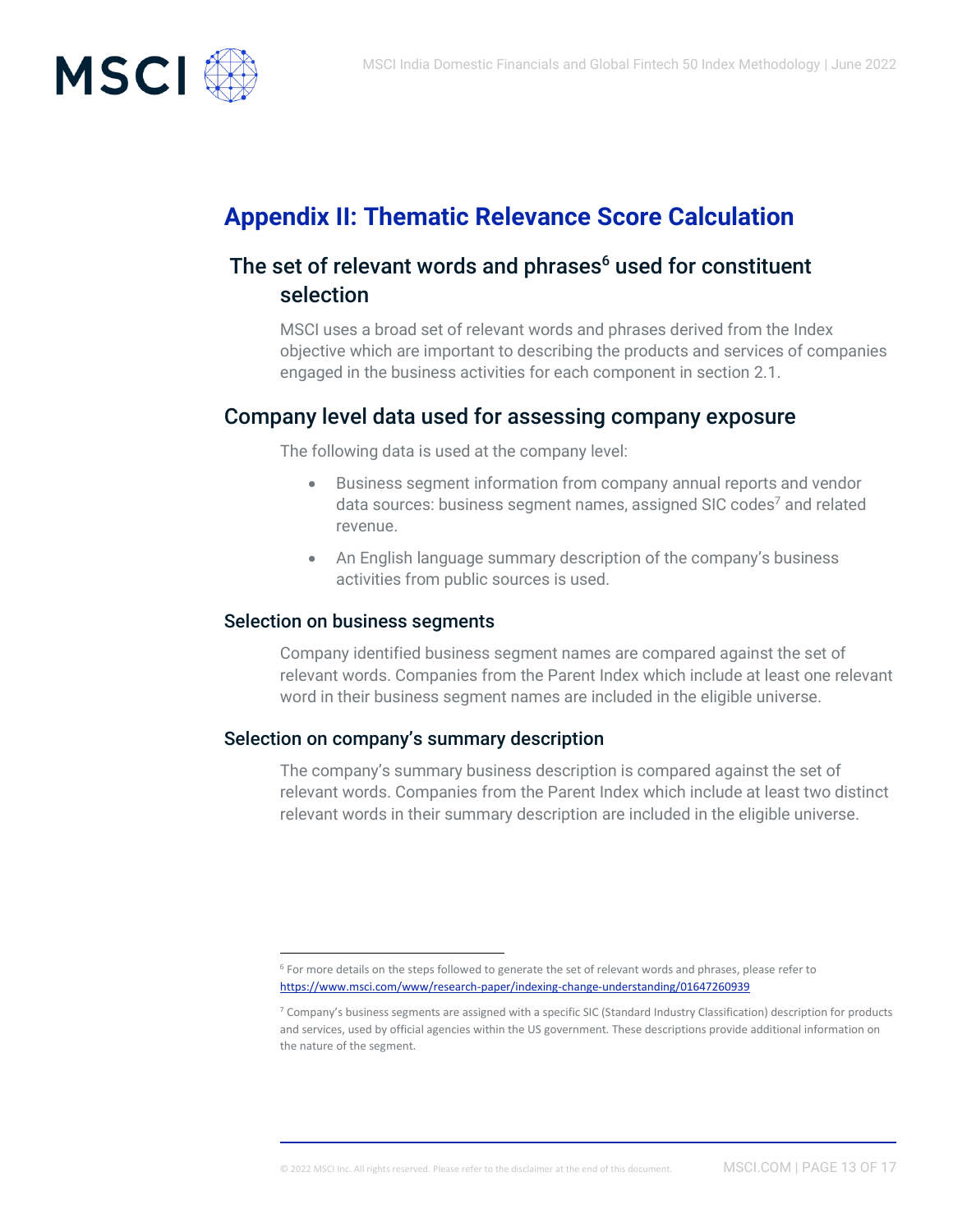

#### Selected business segments

'Selected business segments' are business segments which include at least one relevant word. These are the business segments based on which stocks are selected as described in section 4.2.1.

#### SIC code selection

Company business segments are mapped to a SIC code. The SIC code selection is a set of all the SIC codes which satisfy the following criteria:

- The SIC code is mapped to at least one of the 'selected business segments' as described in section 4.2.1.
- The SIC code is assigned to the business segments of at least two different stocks from the eligible universe. The SIC code 9999 is not selected.

# Calculating the stock relevance score

A relevance score for all stocks in the eligible universe is calculated. The relevance score for a company is calculated by taking into account the portion of company's revenue which is derived from the selected business segments (as described in section 4.2.3) filtered via the SIC code selection (as described in section 4.2.4).

The relevance score is not an explicit measurement or estimate of the proportion of revenue that the company derives from business activities exposed to the theme.

#### **RELEVANCE SCORE DISCOUNT FACTOR**

A stock level relevance score discount factor is calculated by normalizing the cumulative frequency of relevant words in the company's summary description relative to all companies selected on summary business descriptions as described in section 4.2.2.

At a company's business segment level, the revenue discount factor is applied on revenue from each selected SIC code as described in section 4.2.4. The revenue discount factor is 1 for revenue derived from 'selected business segment'.

#### **RELEVANCE SCORE**

Relevance score for stocks in the eligible universe is calculated as follows:

Relevance score = [revenue from the selected business segments (as described in section 4.2.3) + relevance score discount factor \* revenue from the selected SIC code (as described in section 4.2.4)] / Total company revenue.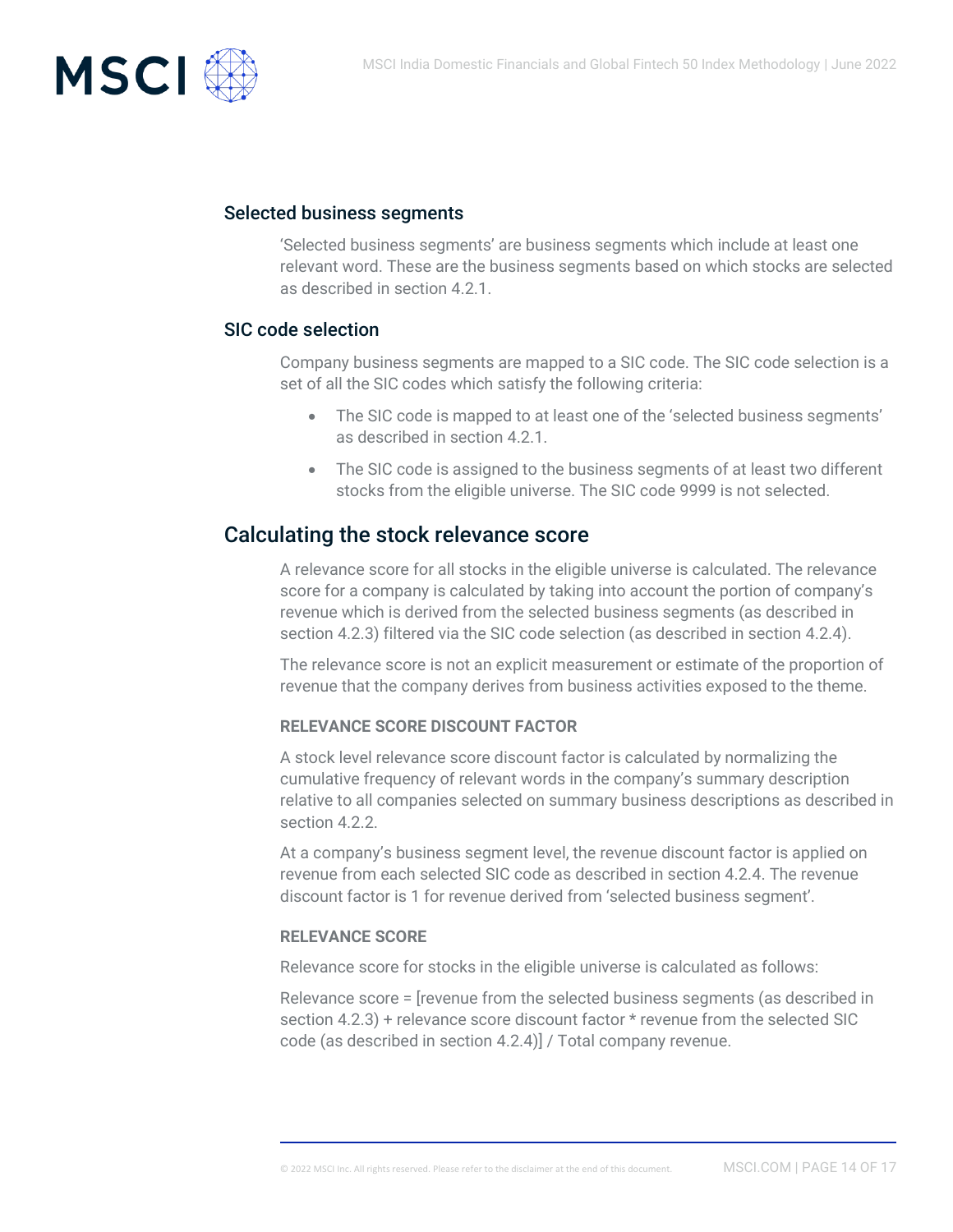

# The following sections have been modified effective June, 2022:

Appendix 2 added for details of relevance score calculation and Section 2.2.1 updated to reference Appendix 2 instead of the ACWI IMI Fintech Innovation Methodology.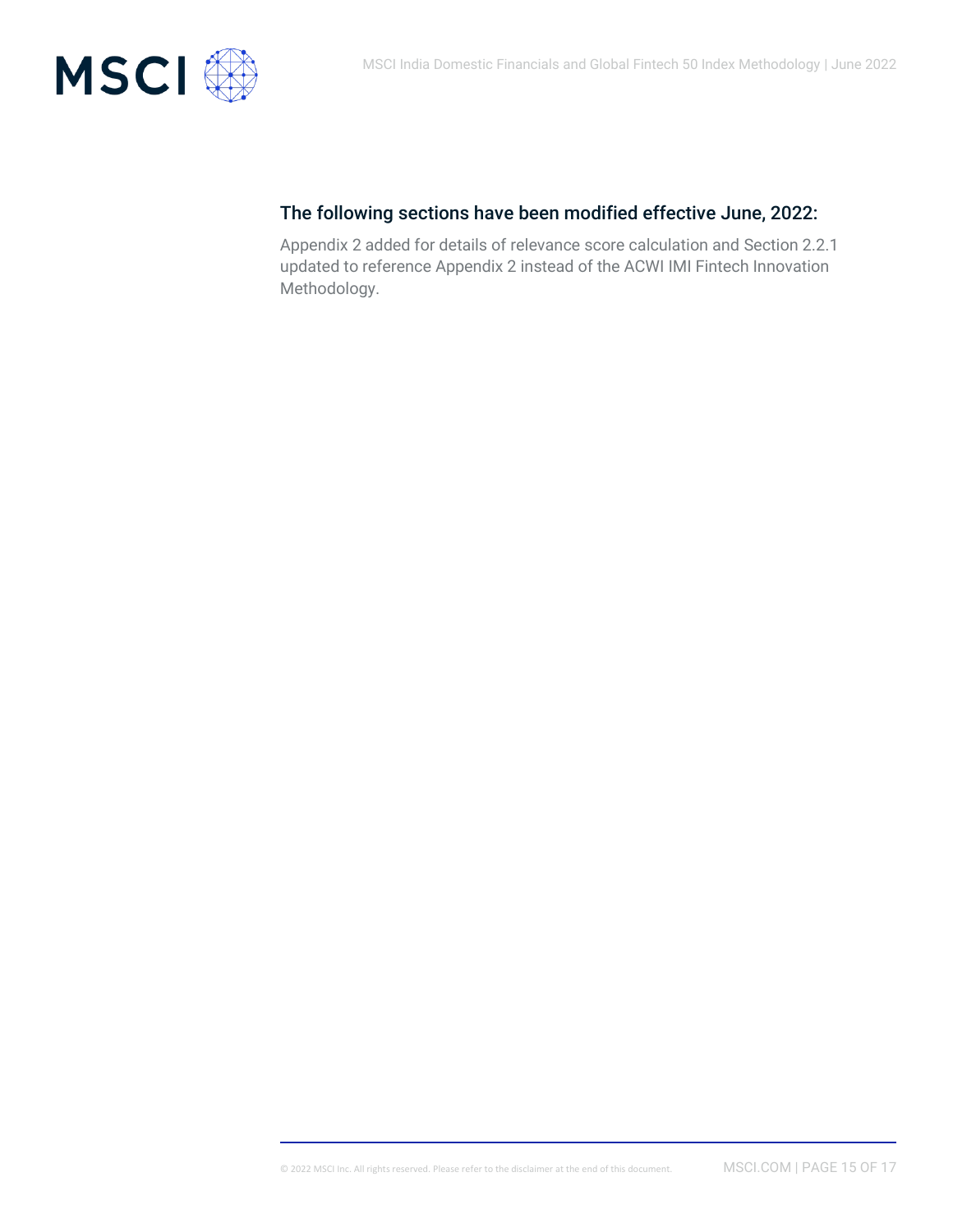

# **Contact us**

#### **AMERICAS**

| clientservice@msci.com |
|------------------------|
|------------------------|

| Americas        | 1888 588 4567 *  |
|-----------------|------------------|
| Atlanta         | + 1 404 551 3212 |
| <b>Boston</b>   | +1 617 532 0920  |
| Chicago         | +13126750545     |
| Monterrey       | +52 81 1253 4020 |
| <b>New York</b> | +12128043901     |
| San Francisco   | +14158368800     |
| São Paulo       | +55 11 3706 1360 |
| Toronto         | + 1 416 628 1007 |

#### **EUROPE, MIDDLE EAST & AFRICA**

| Cape Town | +27 21 673 0100   |
|-----------|-------------------|
| Frankfurt | +49 69 133 859 00 |
| Geneva    | +41 22 817 9777   |
| London    | +44 20 7618 2222  |
| Milan     | +39 02 5849 0415  |
| Paris     | 0800 91 59 17 *   |

#### **ASIA PACIFIC**

| China North     | 10800 852 1032 *      |
|-----------------|-----------------------|
| China South     | 10800 152 1032 *      |
| Hong Kong       | +852 2844 9333        |
| Mumbai          | +91 22 6784 9160      |
| Seoul           | 00798 8521 3392 *     |
| Singapore       | 800 852 3749 *        |
| Sydney          | +61290339333          |
| <b>Taipei</b>   | 008 0112 7513 *       |
| <b>Thailand</b> | 0018 0015 6207 7181 * |
| Tokyo           | + 81 3 5290 1555      |
|                 |                       |

## **ABOUT MSCI**

MSCI is a leader provider of critical decision support tools and services for the global investment community. With over 50 years of expertise in research, data and technology, we power better investment decisions by enabling clients to understand and analyze key drivers of risk and return and confidently build more effective portfolios. We create industry-leading research-enhanced solutions that clients use to gain insight into and improve transparency across the investment process.

The process for submitting a formal index complaint can be found on the index regulation page of MSCI's website at:

www.msci.com/index-regulation

To learn more, please visit [www.msci.com.](https://www.msci.com/)

#### $* =$  toll free